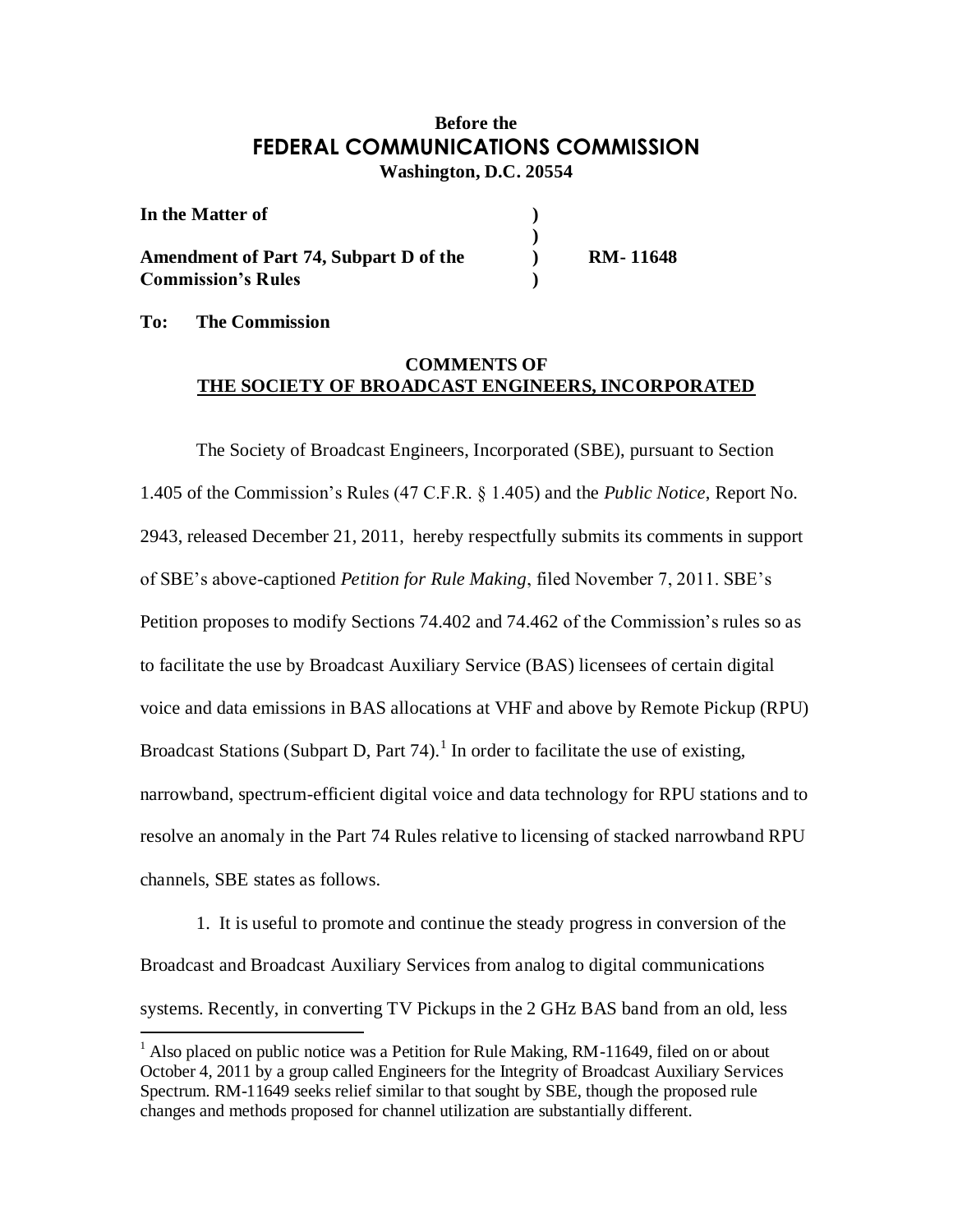efficient band plan at 1990-2110 MHz, to new, narrower channel bandwidths at 2025- 2110 MHz band, digital technology became a necessity. In short order, broadcasters converted cooperatively to digital technology. There is no reason why other BAS systems cannot make similar conversions, except that the current rules for some BAS services, such as those rules regulating RPU systems, do not currently permit the use of narrowband digital voice technologies at VHF and above. Nor do the present RPU rules facilitate the use of the minimum necessary bandwidth emissions. Due to an anomaly in the rules dealing with stacking of channels in the RPU service to achieve the necessary bandwidth channels to facilitate BAS operation, a licensee is actually forced to license more spectrum than is necessary. SBE's Petition would remedy this anomaly, and it would simplify the use of stacked, narrowband channels for RPU operation by BAS licensees.

2. SBE's Petition will permit BAS licensees to utilize Time Division Multiple Access (TDMA) technology, Next Generation Digital Network (NXDN) technologies and other spectrum-efficient technologies in the RPU service. TDMA and NXDN are and have long been permitted for Part 90 PMRS licensees. This existing Part 90 equipment can be used for some, but not all Part 74 RPU station applications. Both of the listed technologies permit channel efficiency equivalent to one voice channel per 6.25 kHz of bandwidth. This is required under Part 90, and the spectrum efficiency provided thereby is equally useful in the BAS service, which utilizes shared spectrum. The NXDN technology uses only 4 kHz of necessary bandwidth. Twenty-one companies are members of the NXDN Forum, which ensures that NXDN products conform to the NXDN protocol and are interoperable, thus assuring a wide variety of competitive

2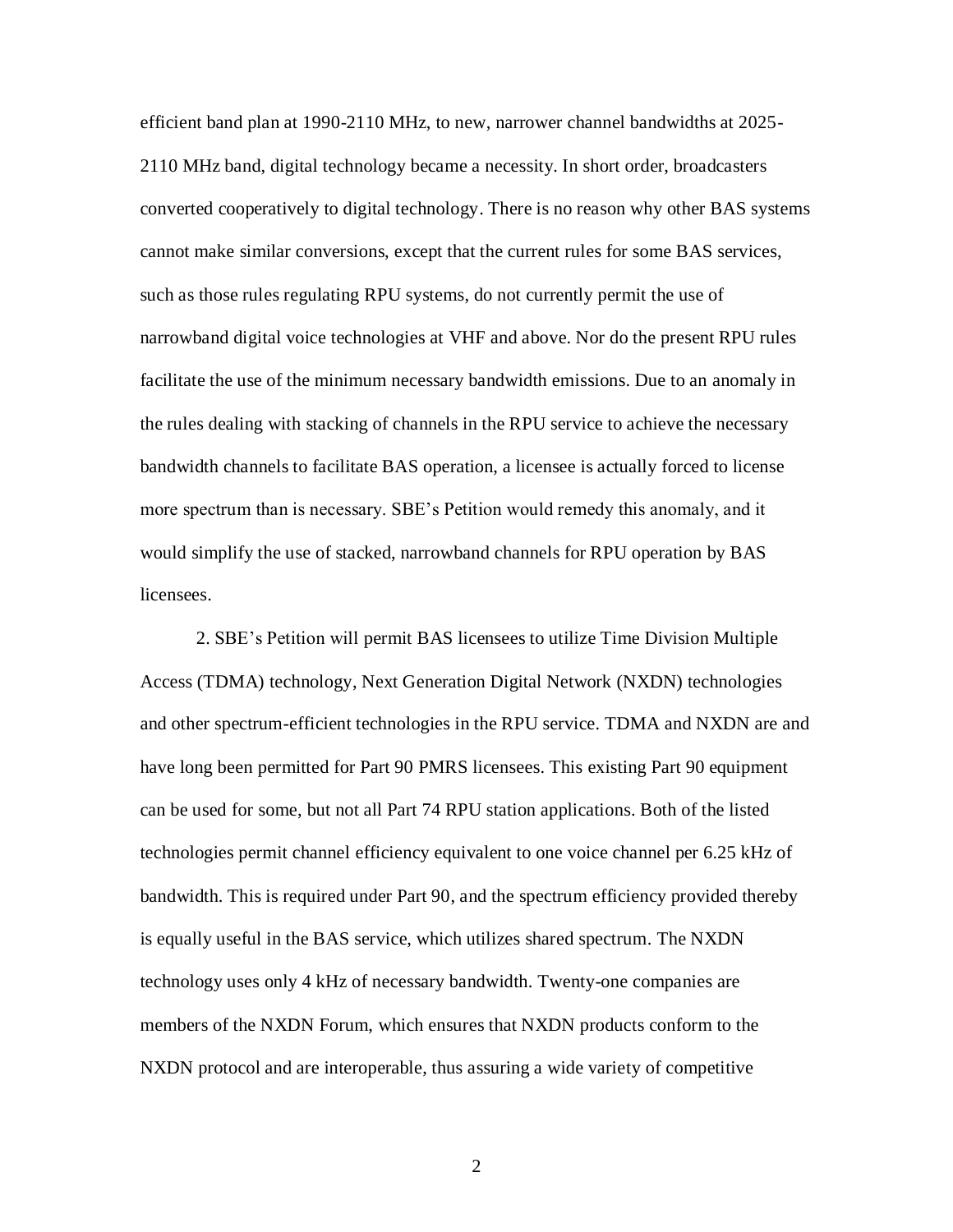product availability. TDMA, as exemplified by a popular Motorola product, is also exceptionally spectrum efficient and has widespread applications in the BAS service for RPU operation.

3. As SBE's Petition notes, the 2002 Part 74 Revision Order  $2$  held that Remote Pickup Service licensees should have the capability to choose from a wide variety of radios, and that the Commission's proposal to standardize Remote Pickup channels with those listed in Part 90, so RPU licensees should adhere to the technical standards of Part 90, thus to allow Part 74 licensees to choose from among the wide variety of radios available for PLMRS licensees. Thus, the Commission decided to apply Part 90 technical rules for the emission mask (47 C.F.R. § 90.210) and for frequency stability (47 C.F.R. § 90.210) to RPU licensees.<sup>3</sup> In light of this, it is indeed an anomaly that the Commission has not yet permitted RPU stations to use digital emissions. The use of Part 90 digital narrowband equipment for RPU operations will encourage narrowband conversion by RPU licensees and therefore increased spectrum efficiency, utilizing off-the-shelf equipment where possible. RPU licensees will still need the option of channel stacking, however, as the rules presently provide. Wideband channels for delivery of program material remains necessary and should continue to be permitted.

4. The SBE Petition proposes that Section 74.462 of the Rules be amended to permit BAS licensees in the RPU service to use any emission that meets the applicable emission mask and bandwidth limitations. This will accommodate future digital technologies to which RPU licensees can adapt to their purposes. The change is entirely

 $\overline{a}$ 

<sup>2</sup> *Revisions to Broadcast Auxiliary Service Rules in Part 74 and Conforming Technical Rules for Broadcast Auxiliary Service, Cable Television Relay Service and Fixed Services in Parts 74, 78 and 101 of the Commission's Rules* Report and Order, 17 FCC Rcd. 22979 at ¶111 (2002).  $3$  Docket 01-75 did not include any new restrictions on the allowable types of modulation

permitted on RPU channels. *Id.* at paragraph 112-113.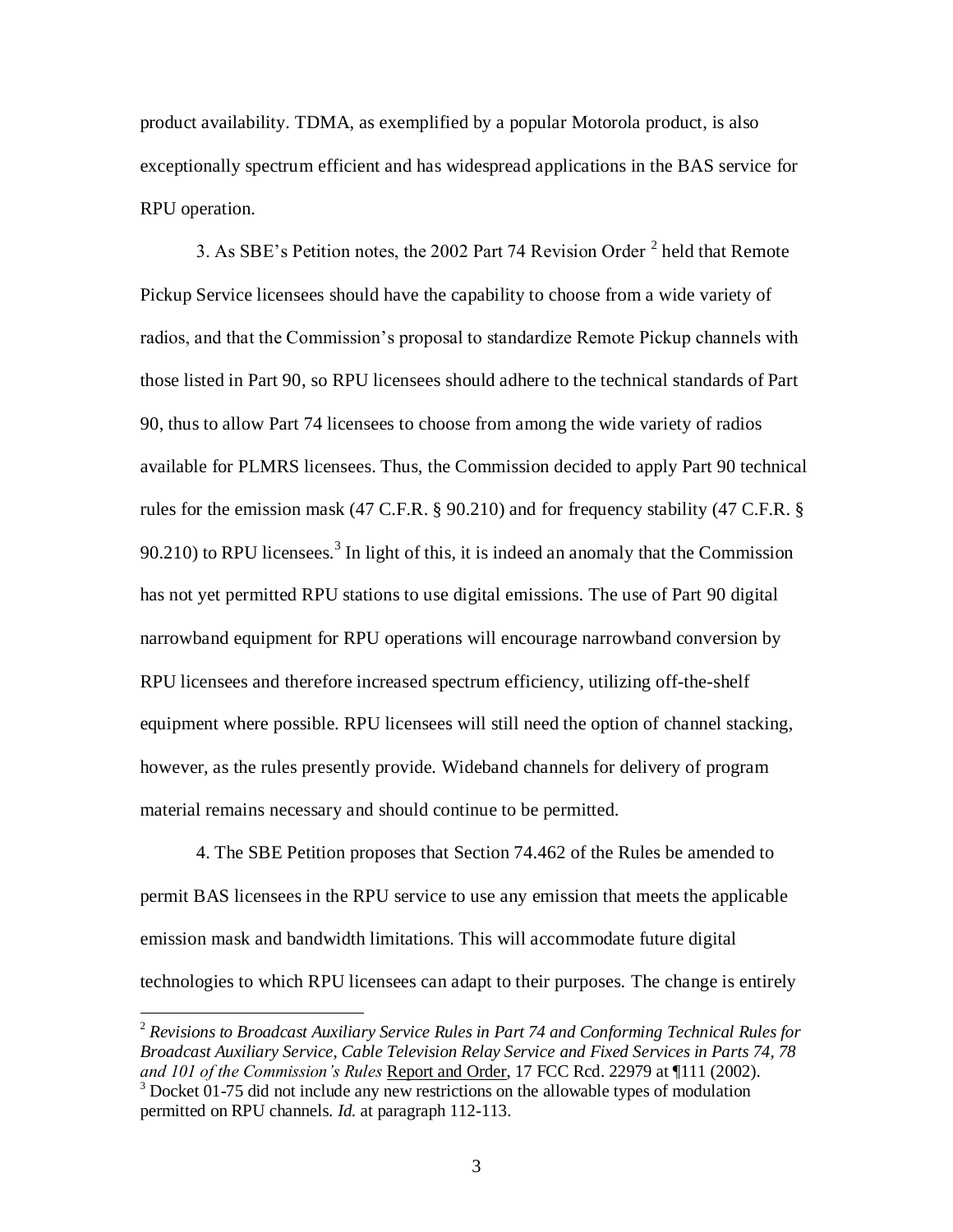consistent with the Commission's policy, adopted in 2002, to permit RPU licensees to utilize a wide variety of digital modulation schemes. $4$ 

5. The 2002 Part 74 Revision Order allowed broadcasters with RPU systems to stack narrowband channels where necessary for the transmission of wider bandwidth program material. See Section 74.402. It adopted a channel plan similar to the Part 90 channel plan, to utilize 7.5 kHz (stackable) channels in the 150-160 MHz band and 6.25 kHz (stackable) channels in the 450 MHz band. Unfortunately, however, the channels were limited to the channel centers specified in Section 74.402(b)(4). The problem is that attempting to stack an even number of channels in this list requires that the applicant specify as a center frequency a channel that extends to six decimal places. This frequency cannot be programmed into many, if not most, analog radios now in use. The Commission regularly returns applications specifying an offset channel center for *even* numbers of stacked channels, so as to assemble a 12.5, 25 or 50 kHz channel. So, the applicant has no choice but to specify an *odd* number of channels in order to obtain a license specifying a channel center that can actually be used and which is specified in the license. This results in each case creating channels with more bandwidth than what that applicant needs. It is a wasteful process that defeats the Commission's narrowbanding goal in the 2002 Part 74 Rule revisions: for applicants to utilize the minimum amount of spectrum necessary for the transmission of program material.

 $\overline{a}$ 

<sup>&</sup>lt;sup>4</sup> Contemporaneously with the filing of SBE's Petition, SBE filed a Request for Temporary Waiver of Section 74.462 in order to permit RPU licensees to immediately begin utilizing a Motorola TDMA system that is in regular use in the private land mobile radio service and radios using the NXDN Common Air Interface technology, which is an FDMA (Frequency Division Multiple Access) technology with 4FSK modulation that uses 6.25 kHz channel bandwidths, certified in two different manufacturer configurations for Part 74 use.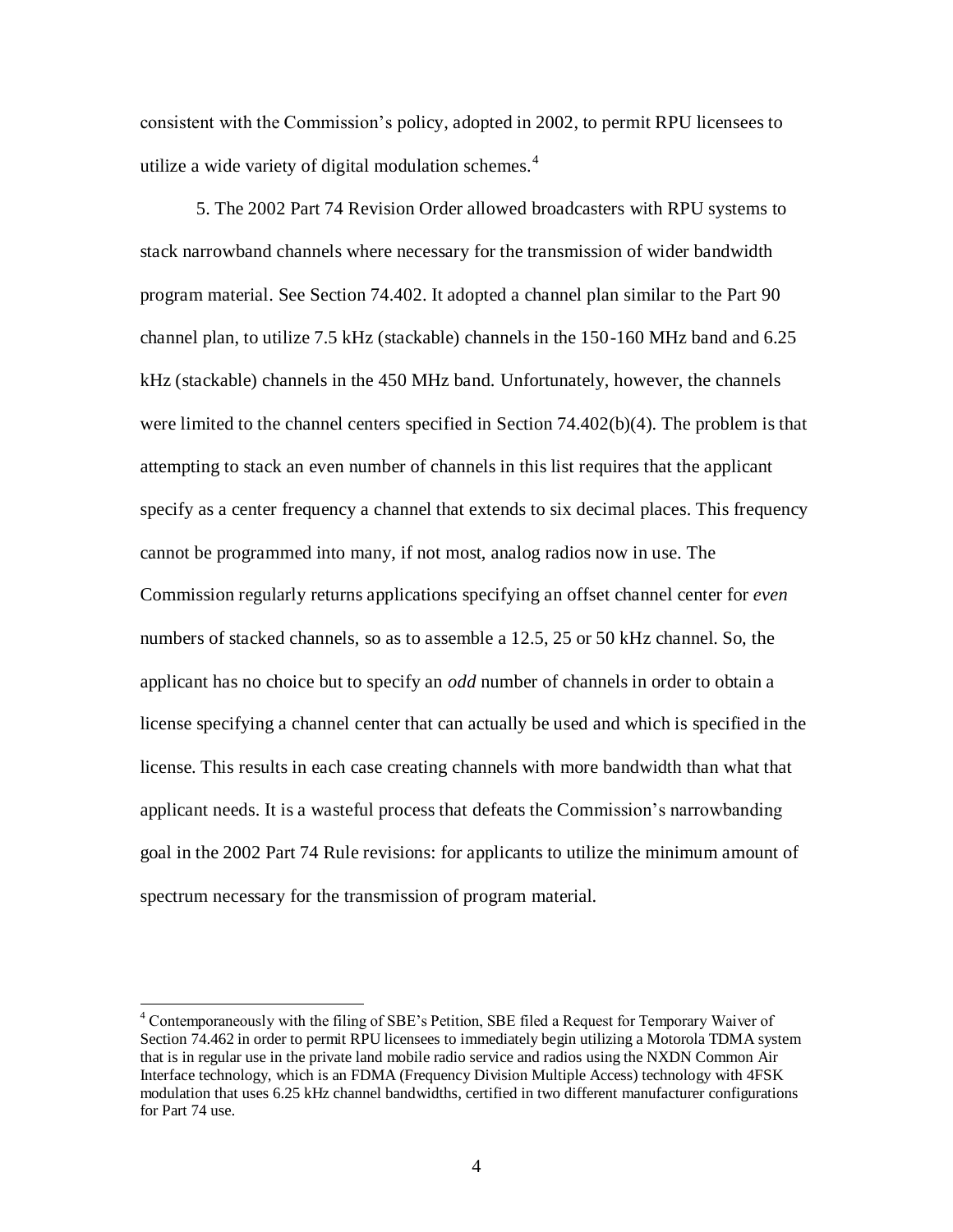6. The Appendix to the SBE Petition proposes a solution to this problem that is simple. It permits applicants to stack channels in 3.125 kHz segments in the frequency ranges specified in Section 74.402(b)(4). This method of permitting stacking is efficient; it permits the applicant to specify precisely the channel bandwidth to accommodate the necessary bandwidth of the emission that the applicant needs, and no more. This proposed channel stacking plan is far superior to listing channel centers of channels with varying bandwidths (as does Part 90) because such a table would, of necessity, cause channels to be left fallow in certain markets. This is because no channels listed in the table of a certain bandwidth are necessary. Alternatively, if those wider, fixed-bandwidth channels specified in the table are in fact applied for, they might well be used by licensees with equipment using far narrower necessary bandwidth than that specified for the channel in the table. That would be wasteful. It is far more spectrum-efficient to simply list the band, and the channel segments in narrative form in the rules, and to permit applicants to specify channels formed by stacking 3.125 kHz segments, thus specifying channel centers that are feasible in each case for the equipment to be used.

7. The advances in digital technology since 2002, when the Commission last updated the BAS rules have been substantial. Most commercially manufactured equipment for Part 90 PLMR use is also certified for Part 74 use. Spectrum efficient Part 90 equipment is ready for deployment in the Part 74 RPU bands but for the limits on emission designators found in Section 74.462. The cost and spectrum efficiencies should be made available to broadcasters posthaste. The existing emission mask regulations and bandwidth limitations are adequate to safeguard analog or digital adjacent channel users and it is therefore not necessary any longer to specify emission designators on a case-by-

5